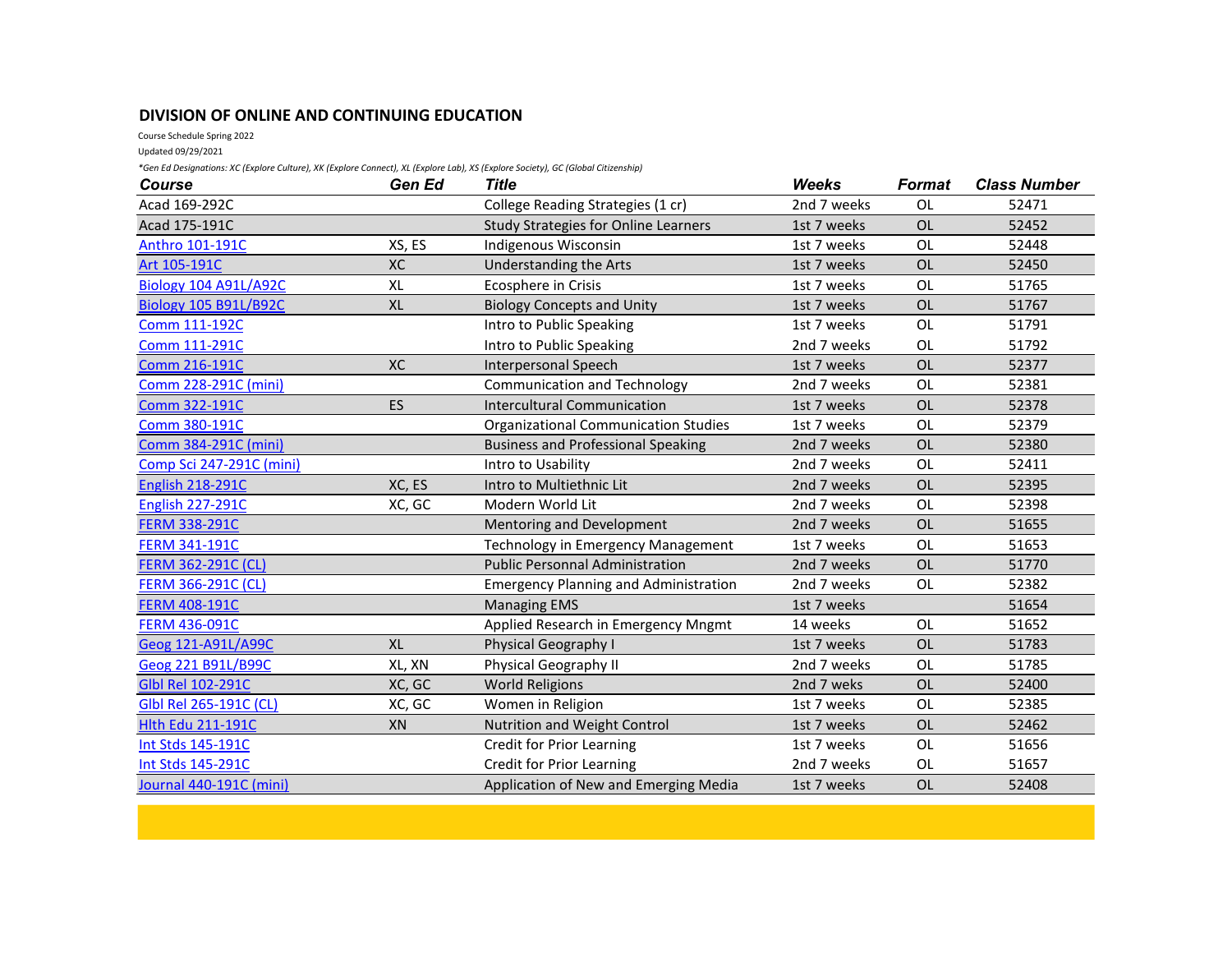## **DIVISION OF ONLINE AND CONTINUING EDUCATION**

Course Schedule Spring 2022

Updated 09/29/2021

*\*Gen Ed Designations: XC (Explore Culture), XK (Explore Connect), XL (Explore Lab), XS (Explore Society), GC (Global Citizenship)*

| Course                          | Gen Ed    | <b>Title</b>                              | Weeks       | Format    | <b>Class Number</b> |
|---------------------------------|-----------|-------------------------------------------|-------------|-----------|---------------------|
| <b>Lib Stds 180-191C (mini)</b> |           | Intro to Aviation                         | 1st 7 weeks | <b>OL</b> | 51646               |
| Lib Stds 202-191S               | XC        | <b>Humanities Confront Violence</b>       | 1st 7 weeks | OL        | 51618               |
| Lib Stds 202-291S               | XC        | <b>Humanities Confront Violence</b>       | 2nd 7 weeks | <b>OL</b> | 51619               |
| Lib Stds 208-291S               | <b>XS</b> | <b>Ecology of Occupation</b>              | 2nd 7 weeks | <b>OL</b> | 51623               |
| Lib Stds 209-191C               |           | <b>Critical Thinking and Writing</b>      | 1st 7 weeks | <b>OL</b> | 51620               |
| Lib Stds 209-192C               |           | <b>Critical Thinking and Writing</b>      | 1st 7 weeks | <b>OL</b> | 51621               |
| Lib Stds 209-291C               |           | <b>Critical Thinking and Writing</b>      | 2nd 7 weeks | <b>OL</b> | 51622               |
| <b>Lib Stds 230-191C</b>        |           | Intro to Leadership                       | 1st 7 weeks | <b>OL</b> | 51624               |
| Lib Stds 230-291C               |           | Intro to Leadership                       | 2nd 7 weeks | <b>OL</b> | 51625               |
| Lib Stds 270-191C               |           | <b>Writing With Purpose</b>               | 1st 7 weeks | <b>OL</b> | 51642               |
| Lib Stds 301-191C               |           | Contemporary Global Issues and Problems   | 1st 7 weeks | <b>OL</b> | 51650               |
| Lib Stds 301-291C               |           | Contemporary Global Issues and Problems   | 2nd 7 weeks | <b>OL</b> | 51651               |
| Lib Stds 302-191S               |           | Contemporary Technology and Trends        | 1st 7 weeks | OL        | 51626               |
| Lib Stds 302-291S               |           | Contemporary Technology and Trends        | 2nd 7 weeks | <b>OL</b> | 51627               |
| Lib Stds 303-191C               |           | <b>Ethnicity and Demography</b>           | 1st 7 weeks | <b>OL</b> | 51628               |
| Lib Stds 305-291S               |           | Religious and Ethical Values              | 2nd 7 weeks | <b>OL</b> | 51629               |
| <b>Lib Stds 306-191S</b>        |           | Pop Culture in Mass Media                 | 1st 7 weeks | <b>OL</b> | 51630               |
| <b>Lib Stds 309-191S</b>        |           | Development of Scientific Ideas           | 1st 7 weeks | <b>OL</b> | 51631               |
| Lib Stds 318-291C               |           | Ethics & Decision Making in Organizations | 1st 7 weeks | <b>OL</b> | 51643               |
| Lib Stds 319-191C               |           | Presentations in the Workplace            | 1st 7 weeks | <b>OL</b> | 51632               |
| <b>Lib Stds 325-291C</b>        |           | Intro to OA                               | 2nd 7 weeks | <b>OL</b> | 51644               |
| Lib Stds 335-191S               |           | Transformative Leadership                 | 1st 7 weeks | <b>OL</b> | 51633               |
| Lib Stds 335-291S               |           | Transformative Leadership                 | 2nd 7 weeks | <b>OL</b> | 51634               |